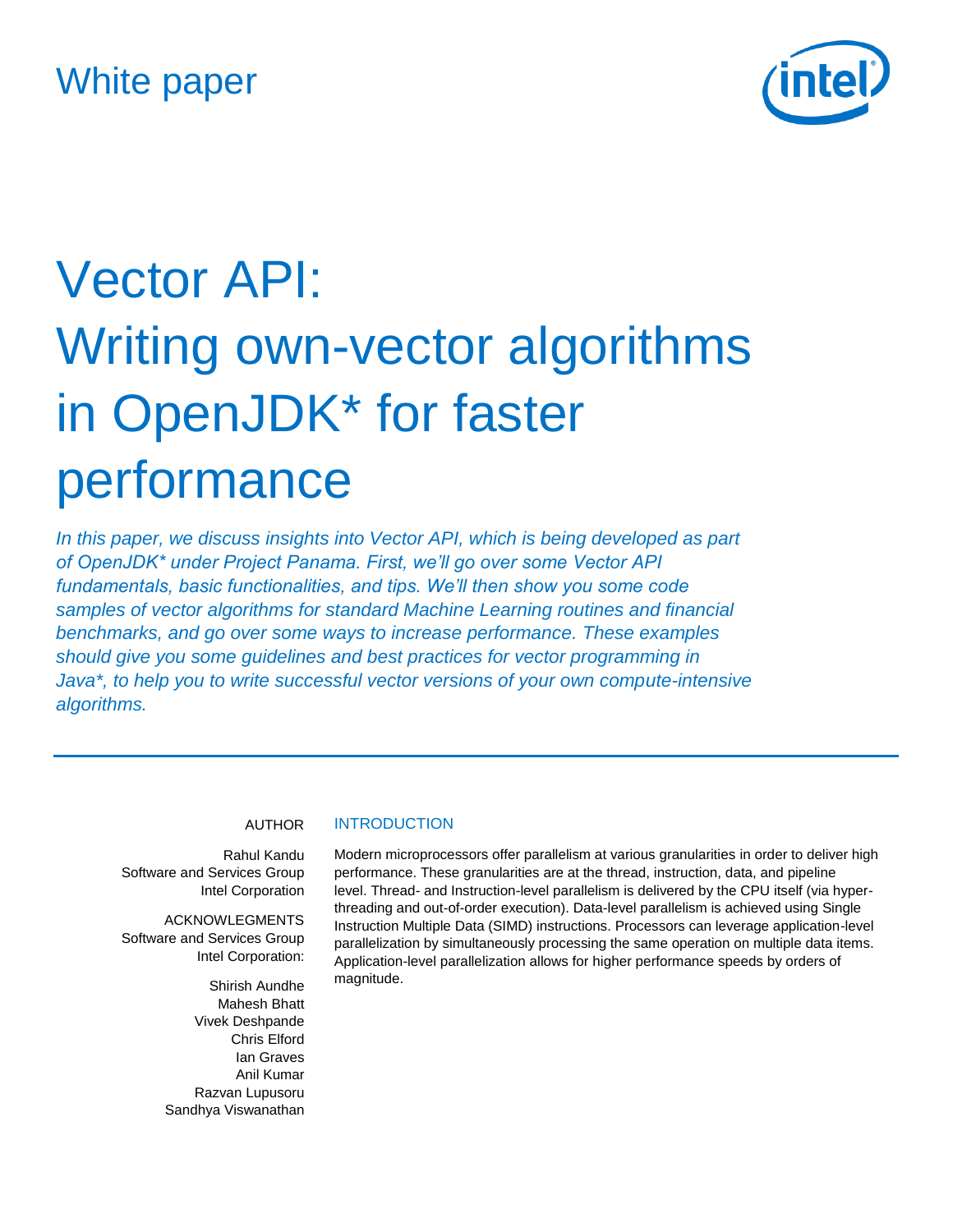# **CHALLENGES: LIMITED SIMD SUPPORT IN JAVA\***

SIMD in Java\* opens up ways for developers to explore new opportunities in areas like high performance computing (HPC), machine learning (ML) linear algebra-based algorithms, deep learning (DL) and artificial intelligence (AI) frameworks, DL training workloads, and financial services that operate on huge data sets.

Right now there is limited SIMD support in Java, with some new optimizations in the Java Virtual Machine 9 (JVM 9). However, even though SIMD optimization is supported in Java (via autovectorization and Super-word optimizations), that support is currently limited to simple expressions and/or loops. Fortunately, these optimizations don't require you to do additional work. However, you do need to write your Java code in certain ways, in order to take advantage of auto-vectorization.

Because of this, big data applications typically use Unsafe or Java Native Interface (JNI) wrapper packages, in order to have access to faster native libraries. Such big data applications include Apache Flink\*, Apache Spark\* ML libraries, and BigDL (big data distributed deep learning on Spark). Unfortunately, JNI remains hard to develop, hard to maintain, and adds performance overhead.

#### **Vector API and Project Panama**

To address these challenges, Project Panama offers a Vector API. Vector API supports the more complex expressions used in ML and DL (such as basic linear algorithm subprogram, or BLAS), as well as in the financial services industry (FSI) and HPC programs.

import jdk.incubator.vector.FloatVector; import jdk.incubator.vector.Vector; import jdk.incubator.vector.Shapes;

*Code sample 1. To begin using Vector API, import these lines into your program.*

private static final FloatVector.FloatSpecies<Shapes.S256Bit> species = (FloatVector.FloatSpecies<Shapes.S256Bit>) Vector.speciesInstance (Float.class, Shapes.S\_256\_BIT);

*Code sample 2. Create a primordial instance, then create other vectors of that particular size and shape.*

Vector API makes it possible to develop compute-intensive machine and deep learning algorithms, financial algorithms, and training workloads all in Java. Even better, Vector API enables this without needing non-portable native code or incurring JNI overhead. It introduces a set of methods for data-parallel operations on sized vector-types for programming directly, typically without requiring knowledge of an underlying CPU. APIs are further efficiently mapped to SIMD instructions on modern CPUs by the JVM JIT. Also, BLAS algorithms can run up to 3x to 4x faster when implemented using Vector API.

#### **How to use Vector API in Java**

A vector interface is bundled as part of the com.oracle.vector package. To begin using Vector API, you need to import the following lines into your program. Depending on the Vector type, you can choose to import *FloatVector, IntVector* etc. See code sample 1, above.

Vector is an Immutable interface. It has been defined this way because of the advantages of concurrency and multithreading that immutable objects offer.

The Vector type (Vector<E, S>) takes two parameters:

- E The element type, broadly supporting the int, float, and double primitive types.
- S Specifies the shape or bitwise size of the vector.

Vector operations live as virtual methods of a vector instance. Before using vector operations, you must create a primordial instance which captures the element type and vector shape. Using that instance, you can then create other vectors of that particular size and shape. See code sample 2, above.

Once you have created the primordial instance, you can create vector instances of the *FloatVector<Shapes.S256Bit>* type. If necessary, your program should also create first instances of other vector elements and shape types, such as *DoubleVector<Shapes.S512Bit>*.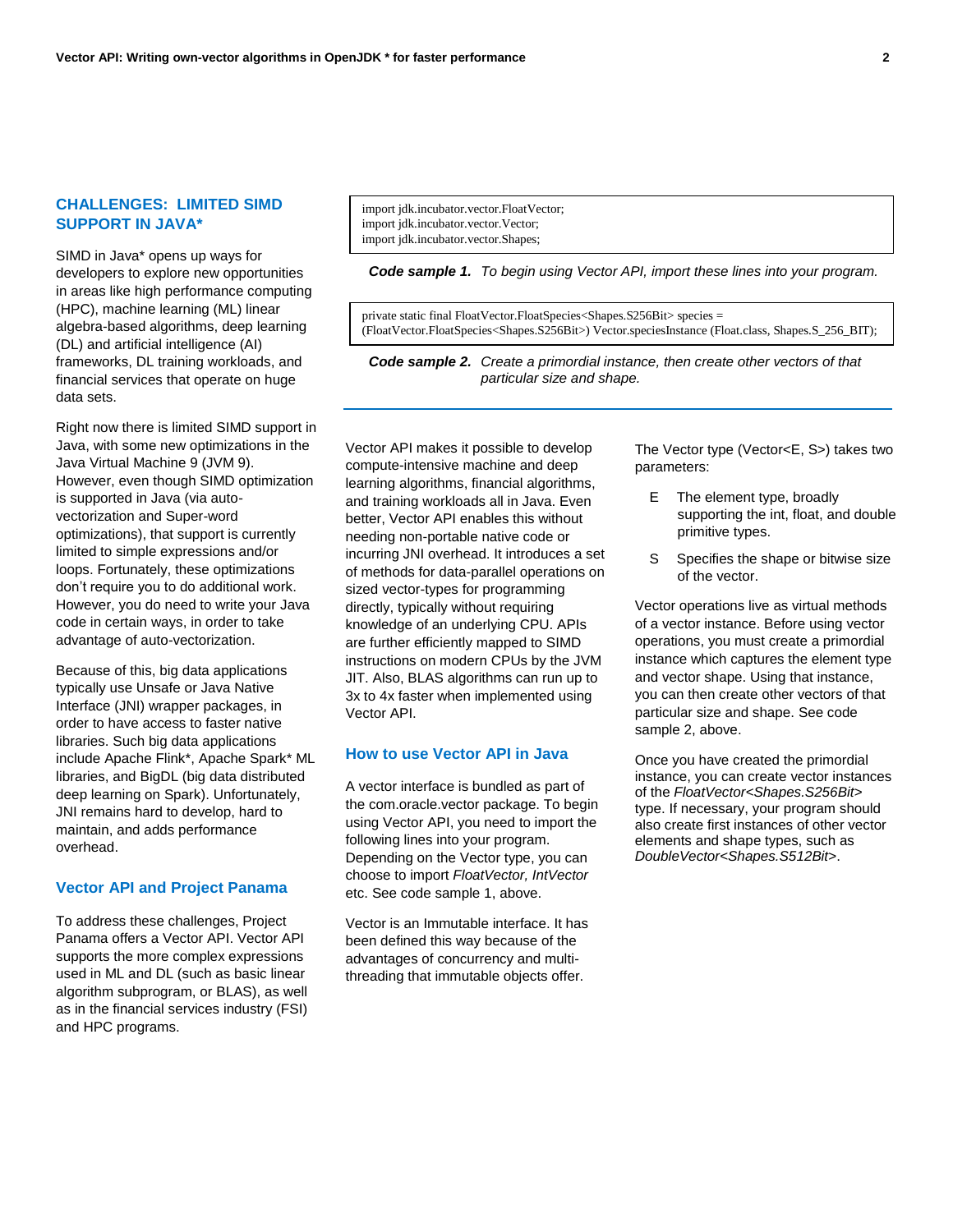

*Figure 1. Vector API class hierarchy*

```
public interface Vector<E, S extends Vector.Shape<Vector<?, ?>>> {
Vector<E, S> add (Vector<E, S> v2); 
}
```
*Code sample 3. Prototype implementation for a Vector interface. Code sample 3.Prototype implementation for a Vector interface.*



*Code sample 4. Starting to specialize with an IntVector, with a shape that has yet to be determined.*

final class Double512Vector extends DoubleVector<Shapes.S512Bit> { .. }

*Code sample 5. Vector classes specific to the Element types (E) and Shapes (S).*

```
public abstract class DoubleVector<S extends Vector.Shape<Vector<?,?>>> implements 
Vector<Double,S> { 
Vector<Double, S> add (Vector<Double, S> v2); 
Vector<Double,S> add (Vector<Double, S> o, Mask<Double, S> m);
Vector<Double, S> mul (Vector<Double, S> v2); 
Vector<Double, S> mul (Vector<Double, S> o, Mask<Double, S> m); 
….
Vector<Double, S> sin (); 
Vector<Double, S> sin (Mask<Double, S> m);
Vector<Double, S> sqrt (), 
…
}
```
*Code sample 6. Vector classes specific to the Element types (E) and Shapes (S).*

#### **Vector class hierarchy**

First, let's look at the Vector API class hierarchy. At the top level, the Vector interface *Vector<E, S>* takes the parameters Element and Shape of the vector. Further down we have abstract classes *IntVector<S>*, *FloatVector<S>*, and so on. The abstract classes specialize the Element type to Double, Integer, and so on. These abstract classes are inherited into classes like *Int128Vector*, *Float512Vector.* In turn, those classes specialize the Shape (bitwise size) of the vectors for each Element type for concrete vectors where vector operations reside.

Vector API has broad support for Float, Integer, and Double types, since most SIMD features revolve around these primitive data types. See Figure 1.

A prototype implementation for a Vector interface is shown in code sample 3.

At the top level, there is a vector interface. Moving down through the hierarchy, we start to specialize with an IntVector, with a shape that has yet to be determined. See code sample 4.

When we drill down to the bottom of the hierarchy, we start getting vector classes which are specific to the particular Element types (E) and Shapes (S), as shown in code sample 5.

#### **Vector-Vector functionality**

As we mentioned earlier, Vector is an immutable interface. All the methods in the vector interface provide the result in a new object. They do not modify the input's objects.

The Vector interface supports most of the basic arithmetic and trigonometric operations in both masked and unmasked form. You can see this support in code sample 6.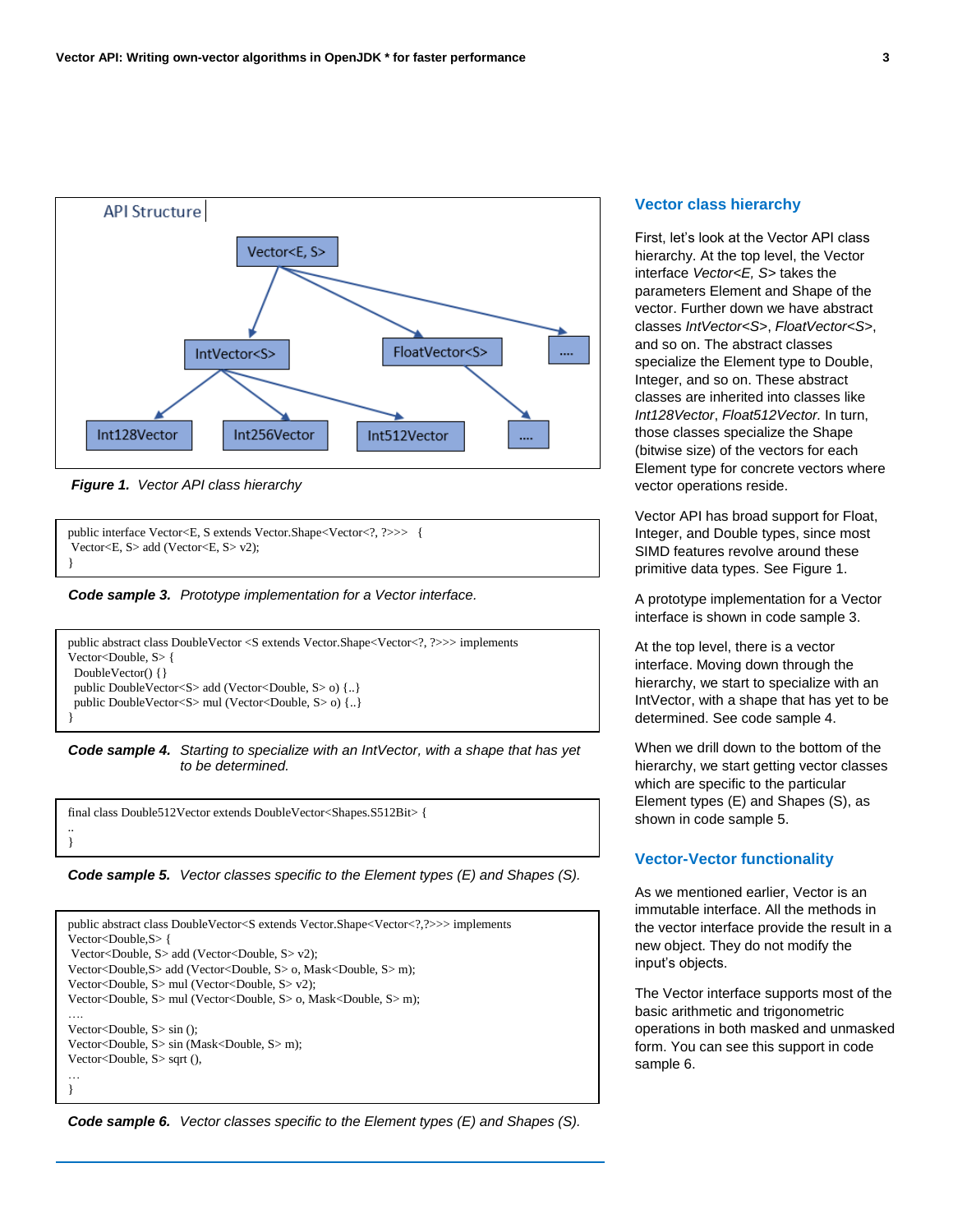public abstract class IntVector<S extends Vector.Shape<Vector<?,?>>> implements Vector<Integer,S> { int sumAll (); void intoArray(int[] a, int ix); void into Array (int [] is, int ix, Mask<Integer, S > m); Vector<Integer, S> fromArray (int [] fs, int ix); Vector<Integer, S> blend (Vector<Integer, S> o, Mask<Integer, S> m); Vector<Integer, S> shuffle (Vector<Integer, S> o, Shuffle<Integer, S> s); Vector<Integer, S> fromByte (byte f); …



```
public static void AddArrays (float [] left, float [] right, float [] res) {
  FloatVector.FloatSpecies<Shapes.S256Bit> species = (FloatVector.FloatSpecies<Shapes.S256Bit>) 
Vector.speciesInstance (Float.class, Shapes.S_256_BIT);
     FloatVector<Shapes.S256Bit>1 = species.fromArray (left, 0);
     FloatVector<Shapes.S256Bit> r = species.fromArray (right, 0);
     FloatVector<Shapes.S256Bit> lr = l.add(r);
      lr.intoArray (res, 0);
  }
```


```
private final FloatVector.FloatSpecies<S> spec;
 FloatVector<S> av = spec.fromArray (a, i);
 FloatVector<S> bv = spec.fromArray (b, i);
```
}

*Code sample 9. Using the spec vector instance to create vector instances that are length-agnostic.*

```
for (int i = 0; i < C.length; i++) { //original scalar loop kernel
  C[i] = A[i] + B[i];}
public class AddClass<S extends Vector.Shape<Vector<?, ?>>> {
    private final FloatVector.FloatSpecies<S> spec;
    AddClass (FloatVector.FloatSpecies<S> v) {spec = v; }
    //vector routine for add 
     void add (float [] a, float [] b, float [] c) {
     int i=0:
     for (; i+spec.length ()<a.length;i+=spec.length ()) {
       FloatVector<S> av = spec.fromArray (a, i);
       FloatVector<S> bv = spec.fromArray (b, i);
        av.add (bv).intoArray(c, i);
 }
     //clean up loop
     for (;i<a.length;i++)c[i]=a[i]+b[i];
```


# *Support for advanced vector operations*

Advanced vector operations are also supported. These include horizontal reductions, broadcasting primitives, blend/shuffle operations, masked comparisons, and array load/stores. You can see the supported operations in code sample 7.

The next code sample shows the vector addition of two arrays. *AddArrays* creates two Vectors of Float Element type and 256-bit Shape (size). In this example, we use the *fromArray (array, index)* operation to load the vectors from arrays *left []* and *right [],* followed by the vector *add ()* operation. We also use the *intoArray (array, index)* operation to store the result of the computation into *res []*. See code sample 8.

# *Write loop kernels independent of vector size.*

Vector API lets you write loop kernels independent of vector size. While writing loop kernels, you can simply query the Vector API for the vector size *species.length ()*. You can then use that size for striding through arrays and bytebuffers. This allows you to make your code portable across multiple vector sizes.

In code sample 9, you can see that userdefined classes must extend *Vector.Shape<Vector<?, ?>>*. Within the class definition, you must include a primordial instance *spec* as *field* of *final* type. Once you do that, you can then use the *spec* vector instance to create vector instances that are length-agnostic.

The next code sample (sample 10) shows a loop kernel for the vector addition of two arrays. In this example, the Shape of the vector is parameterized by *FloatVector<S>* in the loop kernel.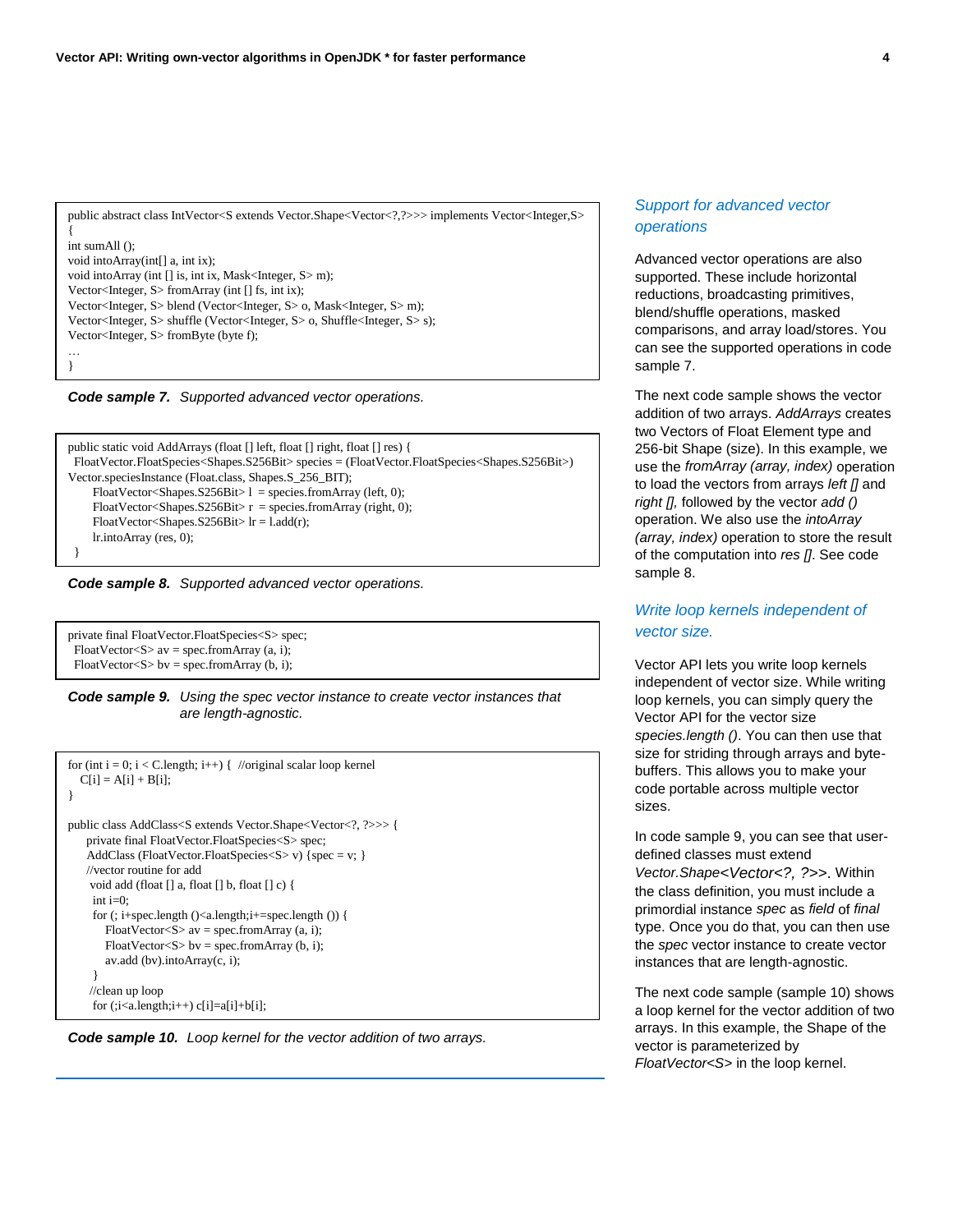```
FloatVector.FloatSpecies<Shapes.S256Bit> species = (FloatVector.FloatSpecies<Shapes.S256Bit>) 
Vector.speciesInstance (Float.class, Shapes.S_256_BIT);
AddClass<Shapes.S256Bit> myAddObject = new AddClass<> (species);
```


```
for (int i = 0; i < SIZE; i++) {
        float res = b[i];
        if (a[i] > 1.0) {
           res = res * a[i];\qquad \qquad \}c[i] = res;
       }
```
*Code sample 12. Scalar code for loops with conditional statements.*

```
public void useMask (float [] a, float [] b, float [] c, int SIZE) {
FloatVector.FloatSpecies<Shapes.S256Bit> species = (FloatVector.FloatSpecies <Shapes.S256Bit>) 
Vector.speciesInstance Float.class, Shapes.S_256_BIT);
FloatVector<Shapes.S256Bit> tv = species.broadcast (1.0f); int i = 0;
for (; i+species.length() < SIZE; i+ = species.length()\{ FloatVector<Shapes.S256Bit> rv = species.fromArray (b,i);
  FloatVector<Shapes.S256Bit> av = species.fromArray (a,i);
   Vector.Mask<Float,Shapes.S256Bit> mask = av.greaterThan (tv);
  rv.mul (av, mask).intoArray(c,i);
}
  //tail processing 
}
```
*Code sample 13. Vector loop.*

Note that, after writing the vectorized version of the loop, you still need to iterate over the remaining array elements in a scalar fashion. The example above shows this in the *tail cleanup loop*.

While creating objects of *AddClass* type, you will need the primordial vector instance *species* specialized by Shape. As part of the object definition, you must explicitly specify the Vector shape as *AddClass<Shapes.S256Bit>*. See code sample 11.

#### *Loops with conditional statements*

Loops with conditional statements can also be written as vector versions using masked operations. In this next example, we first generate *Vector.Mask<Float, Shapes.S256Bit>* using the *greaterThan ()* operation. Mask is used for the *mul ()* operation.

Code sample 12 shows the scalar code.

Code sample 13 shows the vector loop.

We'll show you several other vector programming tips and tricks using code samples in the next discussion.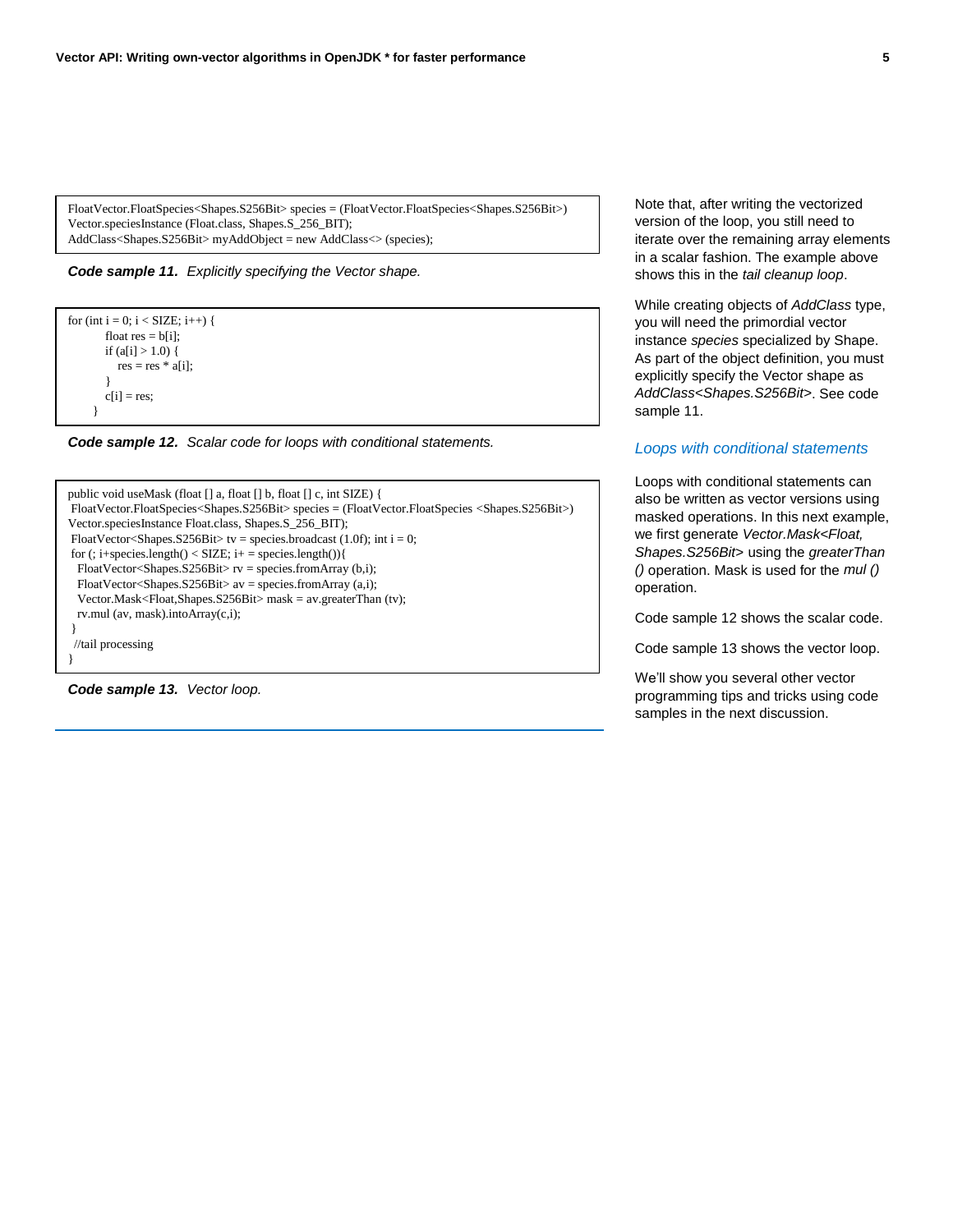```
static void VecDdot (double [] a, int a_offset, double [] b, int b_offset) {
  DoubleVector.DoubleSpecies<Shapes.S512Bit> spec = 
(DoubleVector.DoubleSpecies<Shapes.S512Bit>) Vector.speciesInstance (Double.class, 
Shapes.S_512_BIT);
 int i = 0; double sum = 0;
 for (i + spec.length() < a.length; i += spec.length()) {
     DoubleVector<Shapes.S512Bit>1 = spec.fromArray (a, i + a_offset);
     DoubleVector<Shapes.S512Bit> r = spec.formatrray (b, i + b_offset);
      sum+=l.mul(r).sumAll();
 }
 for (; i < a.length; i++) sum += a[i + a_{of}fset] * b[i + b_{of}fset]; //tail
}
```


```
static void VecDaxpy (double [] a, int a_offset, double [] b, int b_offset, double alpha) {
  DoubleVector.DoubleSpecies<Shapes.S512Bit> spec = 
(DoubleVector.DoubleSpecies<Shapes.S512Bit>) Vector.speciesInstance (Double.class, 
Shapes.S_512_BIT);
 DoubleVector<Shapes.S512Bit> alphaVec = spec.broadcast (alpha); int i = 0;
     for (; (i + spec.length()) < a.length; i + = spec.length()) {
       DoubleVector<Shapes.S512Bit> bv = spec.fromArray (b, i + b_offset);
       DoubleVector<Shapes.S512Bit> av = spec.fromArray (a, i + a_offset);
       bv.add (av.mul (alphaVec)).intoArray (b, i + b_offset);
 }
     for (i, i < a.length; i++) b[i + b_offset] += alpha * a[i + a_offset]; //tail of the loop
   }
```


#### **Code samples: BLAS**

The BLAS sub-program contains a set of low-level linear algebra routines. These routines can take advantage of both Vector operations and SIMD instructions. BLAS algorithms are used in most common ML algorithms and utilities. For example, BLAS-3 GEMM is a ubiquitous algorithm used in DL and neural networks.

This discussion focuses on how to implement Vector API for few of the BLAS routines. Most of the BLAS algorithms can be fully expressed using Vector API. You can find more code samples [here.](https://software.intel.com/en-us/articles/vector-api-developer-program-for-java)

#### *The BLAS-1 DDOT routine*

Our first example uses the BLAS-1 DDOT routine. This routine computes the dot product of two vectors or arrays (A\*B). Its product is returned as a scalar value.

The Vector program *VecDdot* uses the vector *mul ()* routine to multiply both vectors and perform the horizontal reduction *sumAll ()* on the result of the multiplication. The vector loop will need a tail/post loop to iterate over the remaining scalar values until it reaches the end of the arrays.

When implemented using vectors and when run on a platform that supports Intel® Advanced Vector Extensions 2 (Intel® AVX2), the performance of the SDOT routine (which operates on two float vectors) can be increased by up to 3.25x. See code sample 14.

# *Horizontal reductions are platformspecific*

Horizontal reductions like *sumAll ()* and *subAll ()* are platform-specific operations. This is because different CPUs may have different instruction support at the hardware level.

You must be careful while handling horizontal reductions for Float and Double-based custom types in Java applications. The order of operations matters, and your implementation must be explicit for your specific reduction.

#### *The DAXPY algorithm in vector loops*

DAXPY is a BLAS level-1 algorithm used to compute a constant multiplied by a vector, plus a vector. When writing vector loops, you should broadcast all constant scalars into vectors before entering the loop kernel for better performance. (This helps you avoid generating unnecessary garbage.)

In this next example, we broadcast the alpha scalar value outside the loop using *broadcast ()*. The result is computed from two arithmetic operations *add ()* and *mul ()*. The result is stored in array *b [],* using *intoArray ()*. See code sample 15.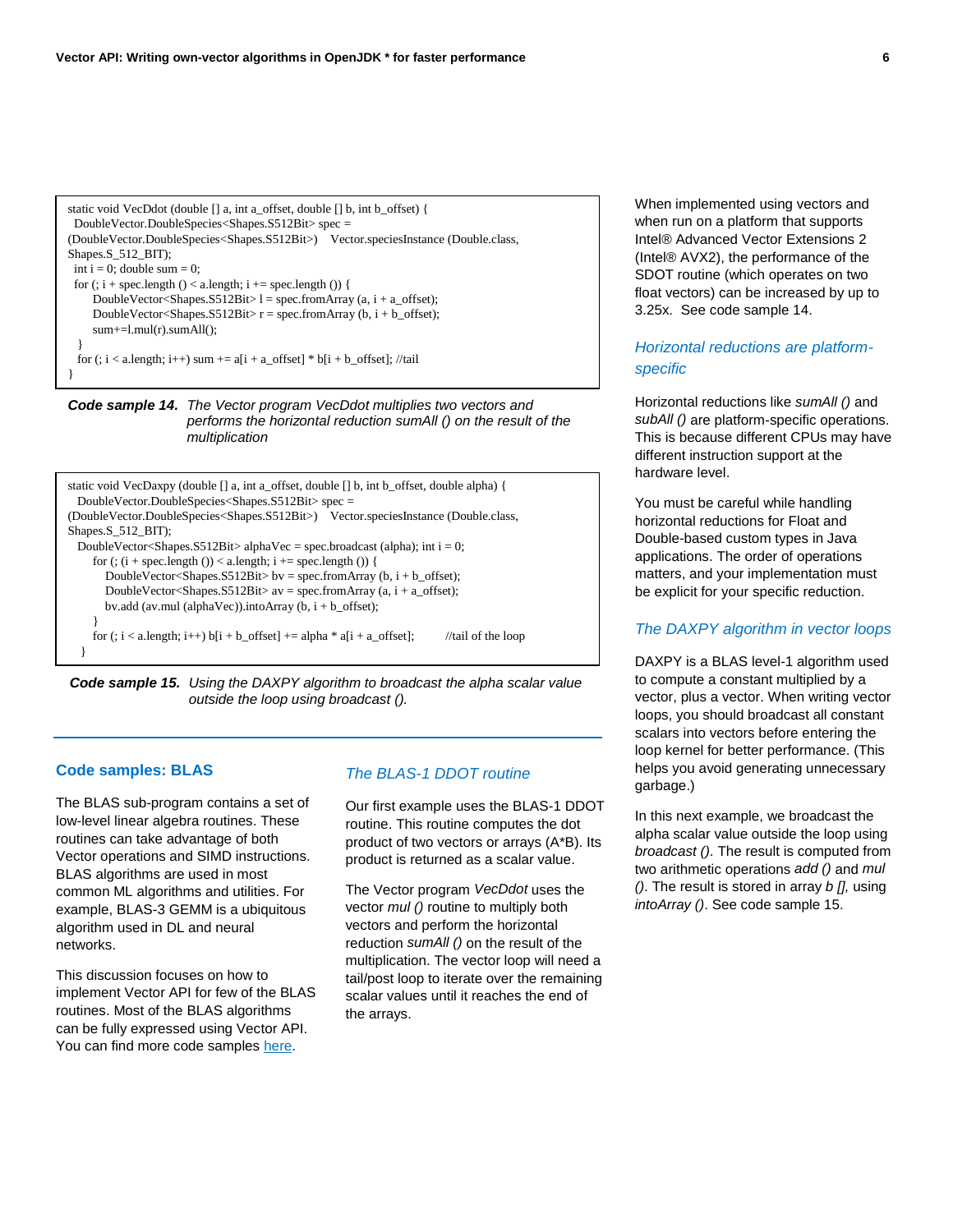void VecDgemm (String transa, String transb, int m, int n, int k, double alpha, double[] a, int a\_offset, int lda, double[] b, int b\_offset, int ldb, double beta, double[] c, int c\_offset, int ldc, boolean nota, boolean notb) { DoubleVector.DoubleSpecies<Shapes.S512Bit> spec=

```
(DoubleVector.DoubleSpecies<Shapes.S512Bit>) Vector.speciesInstance (Double.class, 
Shapes.S_512_BIT);
double temp; 
 if (notb && nota) { for (j = 0; j < n; j++) {
           for (l = 0; 1 < k; l++) {
              if (b[1 + j * 1db + b_0ffset] = 0.0)temp = alpha * b [l + j * ldb + b_{offset}]; DoubleVector<Shapes.S512Bit> tv = spec.broadcast (temp);
                for (i = 0; (i + spec.length()) < m; i += spec.length() {
                   DoubleVector<Shapes.S512Bit> av = spec.fromArray (a, i + 1 * lda + a_offset);
                   DoubleVector<Shapes.S512Bit> cv = spec.fromArray (c, i + j * ldc + c_offset);
                    tv.fma (av, cv).intoArray (c, i+j*ldc+c_offset);
 }
                for (i : i < m; i++)c[i + j * ldc + c_{of}fset] = c[i + j * ldc + c_{off}fset] + temp * a[i + l * lda + a_{off}fset]; }
            }
         }
     }
}
```
*Code sample 16. DGEMM: C = alpha\*A\*B+beta\*C. Here, A and B are non-zero matrices that are not transposed; while alpha is a non-zero scalar, and beta scalars as 1.*

```
public double getOptionPrice (double Sval, double Xval, double T) {
  double val=0.0 , val2=0.0;
 double VBySqrtT = volatility * Math.sqrt(T);double MuByT = (riskFree - 0.5 * volatility * volatility) * T;
  //Simulate Paths
 for (int path = 0; path < numberOfPaths; path + +) {
   double callValue = Sval * Math.exp (MuByT + VBySqrtT * z[path]) - Xval;
   callValue = (callValue > 0) ? callValue: 0;
   val += callValue;
    val2 += callValue * callValue;
 }
   double optPrice=0.0;
   optPrice = val / numberOfPaths;
   return (optPrice);
 }
```
*Code sample 17. Vector version of trigonometric math exp () operation on the vectors created from VBySqrtT, MuByT and z[path.*

# *Vector-matrix and matrix-matrix operations*

BLAS-2 and BLAS-3 routines, such as DSYR and DGEMM respectively, perform vector-matrix or matrix-matrix operations. Code sample 16 showcases DGEMM: *C = alpha\*A\*B+beta\*C.* 

In this example, *A* and *B* are non-zero matrices that are not transposed; while *alpha* is a non-zero scalar, and *beta* scalars as 1.

You can find a VecDgemm example of thi[s here.](https://software.intel.com/en-us/articles/vector-api-developer-program-for-java)

In the presence of nested loops, it is possible to broadcast scalars in the outer loop — provided the inner compute loop doesn't modify the scalar value. In our example with BLAS-3, *temp* is broadcast outside, since it is unchanged inside the compute kernel.

When you use vector implementation with Intel® AVX2 support, you can boost the performance of BLAS-II routines such as SSYR by up to 2.5x, and SSPR by up to 4x. You can boost the performance of typical BLAS-III routines like SGEMM by about 4.25x.

The example above also uses the *fma ()* vector (fused multiply-add) operation. You could express the original vector operation *cv.add (av.mul (tv))* as *tv.fma (av, cv), using the FMA library function in* Java. To speed up performance, you should leverage the Intel AVX FMA instructions. Several BLAS-2 and BLAS-3 routines can be written using these vector operations.

# **Code examples: Financial services applications**

Vector API is highly applicable to benchmarks and use cases in the financial services industry. For example, the *getOptionPrice ()* program is used for Monte Carlo European simulations to get the option price. In this program, loopindependent scalar values (like *VBySqrtT, MuByT, Sval,* and *Xval*) can be broadcast first. Within the loop, the *z[path*] array is loaded into a vector. That is followed by a trigonometric math *exp ()* operation on the vectors that were created from *VBySqrtT, MuByT* and *z[path].*

You can write a vector version of this over a number of paths. Code sample 17 shows the code in scalar form.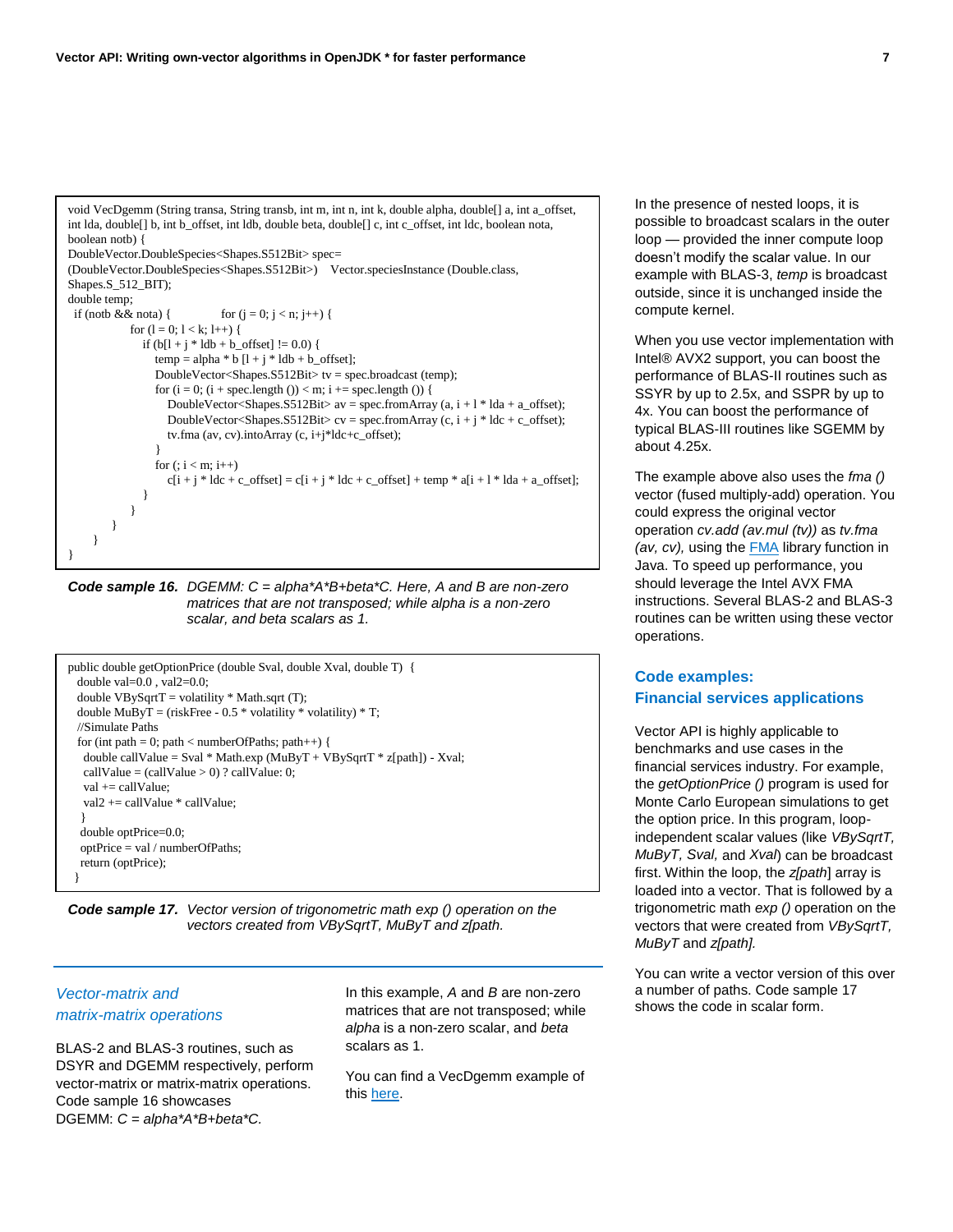```
double callValue = Sval * Math.exp (MuByT + VBySqrtT * z [path]) - Xval; //scalar expression
  MuVec.add (VByVec).mul (zv).exp (); // wrong operator precedence 
  MuVec.add (VByVec.mul (zv)).exp (); // correct operator precedence 
  DoubleVector<Shapes.S512Bit> callValVec=SvalVec.mul (MuVec.add (VByVec.mul (zv)).exp 
()).sub (XvalVec);
```
*Code sample 18. When writing mathematical expressions, be careful to maintain operator precedence.*

```
public static double VecGetOptionPrice (double Sval, double Xval, double T, double[] z, int 
numberOfPaths, double riskFree, double volatility) {
  DoubleVector.DoubleSpecies<Shapes.S512Bit> spec= 
  (DoubleVector.DoubleSpecies<Shapes.S512Bit>) Vector.speciesInstance (Double.class, 
Shapes.S_512_BIT);
  double val = 0.0, val2 = 0.0;
  double VBySqrt = volatility * Math.sqrt(T);double MuByT = (riskFree - 0.5 * volatility * volatility) * T;
   //broadcast happens here 
    DoubleVector<Shapes.S512Bit> VByVec = spec.broadcast (VBySqrtT);
    DoubleVector<Shapes.S512Bit> MuVec = spec.broadcast (MuByT);
    DoubleVector<Shapes.S512Bit> SvalVec = spec.broadcast (Sval);
    DoubleVector<Shapes.S512Bit> XvalVec = spec.broadcast (Xval);
    DoubleVector<Shapes.S512Bit> zeroVec =spec.broadcast (0.0D);
    //Simulate Paths
   int path = 0;
    for (; (path + spec.length()) < numberOfPaths; path += spec.length()) {
     DoubleVector<Shapes.S512Bit> zv = spec.fromArray (z, path);
     DoubleVector<Shapes.S512Bit> tv = MuVec.add (VByVec.mul (zv)).exp (); 
     DoubleVector<Shapes.S512Bit> callValVec = SvalVec.mul (tv).sub (XvalVec);
     callValVec = callValVec.blend(zeroVec, callValVec.greaterThan (zeroVec));
    val += callValVec.sumAll ();
    val2 += callValVec.mul (callValVec).sumAll ();
 }
     //tail loop goes here 
 }
```
*Code sample 19. Vector loop kernel.*

callValVec = callValVec.blend (zeroVec, callValVec.greaterThan (zeroVec));

*Code sample 20. Extracted line from previous code sample for scalar results in val and val2 variables.*

```
void BinomialOptions (double[] stepsArray, int STEPS_CACHE_SIZE, double vsdt, double x, double 
s, int numSteps, int NUM_STEPS_ROUND, double pdByr, double puByr) {
 for (int j=0; j< STEPS<sub>_CACHE_SIZE; j++)</sub> {
  double profit = s*Math.exp (vsdt* (2.0D* j- numSteps))- x;
  stepsArray[i] = profit > 0.0D? profit: 0.0D; }
 for (int j=0; j<numSteps; j++) {
   for (int k=0; k<NUM_STEPS_ROUND; ++k) {
    stepsArray[k] = pdByr * stepsArray[k+1] + puByr * stepsArray[k]; }
  }
}
```


Note that, when writing mathematical expressions, you must be careful to maintain operator precedence. See code sample 18.

Code sample 19 shows the vector loop kernel.

# *Java ternary operations: Use the blend () routine*

The Vector API provides a *blend ()* routine for Java ternary operations (such as *maxVal=a>0? a: 0)* of two Vectors.

If you look at the previous code sample, *blend ()* takes a second operand as *zero vector instance zeroVec,* and the masked output from *greaterThan (zeroVec)* of the first vector*.* This is then followed by a horizontal reduction *sumAll ()*. In turn, that accumulates the scalar results in the *val* and *val2* variables.

Code sample 20 shows the relevant line from the previous code sample.

#### *Using a Binomial Lattice*

The *BinomialOptions ()* FSI algorithm uses a binomial lattice model (Cox, Ross and Rubenstein method) to price the European call option. At every step, the value of stock "S" can go up by u\*S or down by v\*S. This leads to a simple loop going over all leaf nodes in order to calculate the payoff at the expiry.

Code sample 21 shows the scalar algorithm.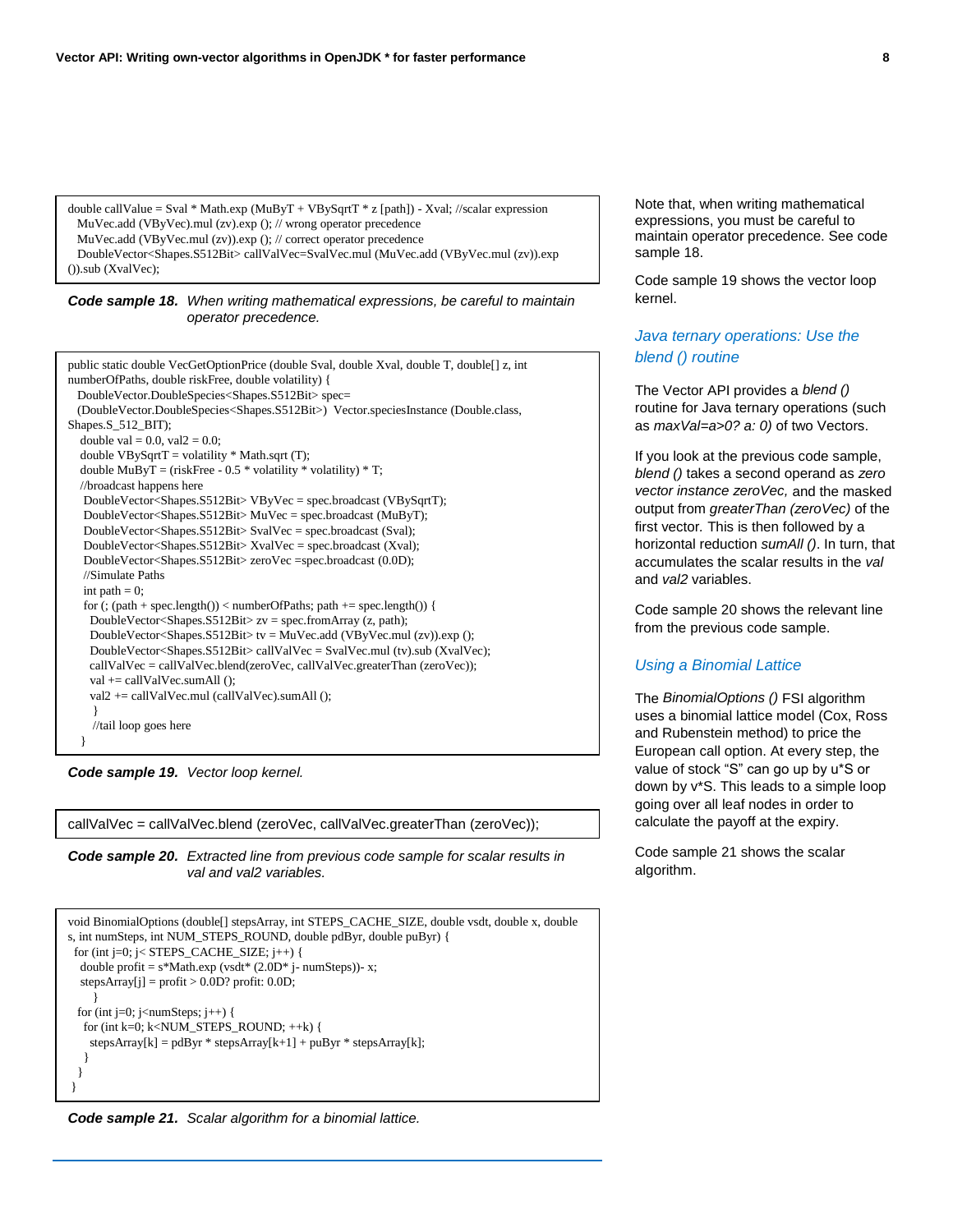DoubleVector<Shapes.S512Bit>  $sv = spec.broadcast(s);$ DoubleVector<Shapes.S512Bit> vsdtVec = spec.broadcast (vsdt); DoubleVector<Shapes.S512Bit> xv = spec.broadcast (x); DoubleVector<Shapes.S512Bit> pdv = spec.broadcast (pdByr); DoubleVector<Shapes.S512Bit> puv = spec.broadcast (puByr); DoubleVector<Shapes.S512Bit> zv = spec.broadcast (0.0D); IntVector<Shapes.S512Bit> inc = ispec.fromArray (new int [] {0, 1, 2, 3, 4, 5, 6, 7, 8, 9, 10, 11, 12, 13, 14, 15}, 0); IntVector<Shapes.S512Bit> nSV = ispec.broadcast (numSteps);

*Code sample 22. Broadcasting scalar constants and/or function parameters outside the loop.*

2.0D \* j – numSteps; //scalar form (implicit cast) Vector<Double, Shapes.S512Bit> tv = jv.add (inc).cast (Double.class).mul (spec.broadcast (2.0D)).sub (nSV.cast (Double.class));



int j;

```
for (j = 0; (j + spec.length()) < STEPS_CACHE_SIZE; j + = spec.length() {
  IntVector<Shapes.S512Bit> jv = ispec.broadcast (j);
  Vector<Double, Shapes.S512Bit> tv = jv.add (inc).cast (Double.class).mul (spec.broadcast
(2.0D)).sub (nSV.cast (Double.class));
  DoubleVector<Shapes.S512Bit> pftVec = sv.mul (vsdtVec. mul (tv).exp ()).sub (xv);
  pftVec.blend (zv, pftVec.greaterThan (zv)).intoArray (stepsArray,j);
 } 
for (; j < STEPS_CACHE_SIZE; j++) \frac{1}{\pi} //tail processing
 double profit = s * Math.exp (vsdt * (2.0D * j - numSteps)) - x;stepsArray[j] = profit > 0.0D? profit : 0.0D;}
```
*Code sample 24. Vector version of the first loop that computes profit.*

```
for (j = 0; j < numSteps; j++) {
  int k;
 for (k = 0; k + spec.length() < NUM\_STEPS\_ROUND; k += spec.length()) {
   DoubleVector<Shapes.S512Bit> sv0 = spec.fromArray (stepsArray, k);
  DoubleVector<Shapes.S512Bit> sv1 = spec.fromArray (stepsArray, k + 1);
    pdv.mul (sv1).add (puv.mul (sv0)).intoArray (stepsArray, k); 
  \frac{1}{s}v0 = pdv.fma (sv1, puv.mul (sv0)); sv0.intoArray (stepsArray, k);
\qquad \qquad \}for (k < NUM STEPS ROUND; ++k) {
         stepsArray[k] = pdByr * stepsArray[k + 1] + puByr * stepsArray[k]; }
      }
```


As shown in our previous examples, we broadcast the scalar constants and/or function parameters outside the loop. See code sample 22.

# *Addressing the challenge of type casting*

You can write a vector version of the algorithm over the number of nodes. In this case, one of the challenges of writing the vector code is type casting.

We use *cast* (*Double.class*) to explicitly type cast Vector<Integer, Shapes.S512Bit> to Vector<Double, S512Bit>. Here, our program uses *blend ()* for ternary operations on profit values. We store values greater than zero into *stepsArray*.

See code sample 23.

Code sample 24 shows a vector version of the first loop that computes profit.

The second loop can also be expressed in vector form. Moreover, you can write the expression using *fma ()*. Look at code sample 25.

You can see the Vector API implementation for these algorithms at [https://software.intel.com/en](https://software.intel.com/en-us/articles/vector-api-developer-program-for-java)[us/articles/vector-api-developer-program](https://software.intel.com/en-us/articles/vector-api-developer-program-for-java)[for-java.](https://software.intel.com/en-us/articles/vector-api-developer-program-for-java)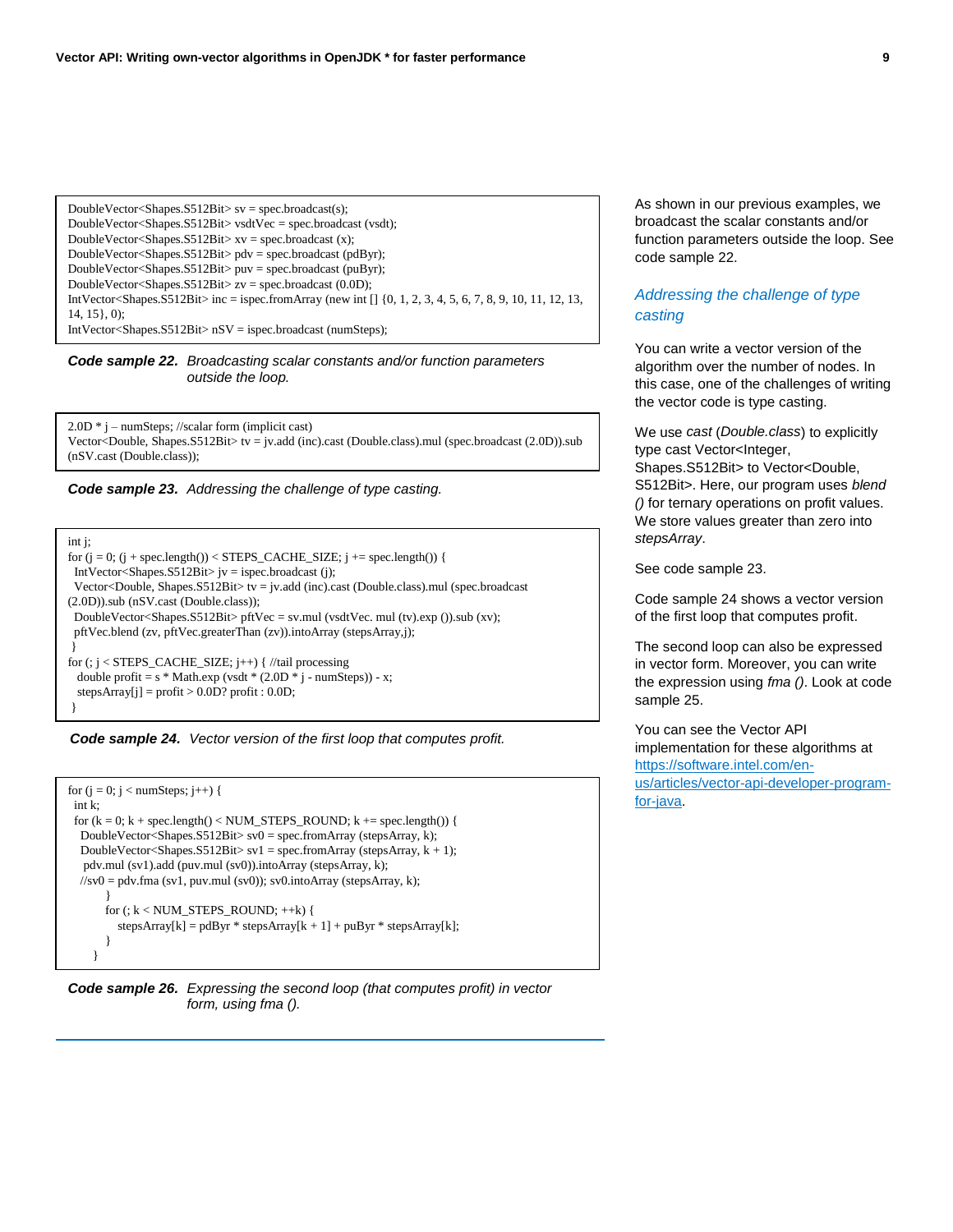### **Conclusion**

Big data applications, distributed deep learning programs, and artificial intelligence solutions can run directly on top of existing Spark or Apache Hadoop clusters, and can benefit from efficient scale out. The OpenJDK Project Panama enables data parallelism, by including a rich set of Vector API methods to enrich machine learning and deep learning support.

Using Vector API, you can boost the performance of several BLAS algorithms (up to Level 3 routines) by 3x to 4x when running them on Intel® AVX-enabled platforms. Using this API, you can now write your own vector algorithms in Java itself, to achieve higher performance and leverage the advanced SIMD features provided by modern CPUs.

Although the Vector API is available for use, it is an evolving project, and JVM support for Vector API is still in progress. Currently, Vector API provides a comprehensive set of methods for basic arithmetic and advanced vector operations. It is available for use under experimental Panama and JVM flags, and will be published soon once more progress is made on the implementation.

# **Where to get started with Vector API**

You can download Vector API under the experimental flags in Project Panama. We suggest you download the latest Project Panama Vector API sources using Mercurial\* source-control, by cloning [http://hg.openjdk.java.net/panama/panam](http://hg.openjdk.java.net/panama/panama/) [a/.](http://hg.openjdk.java.net/panama/panama/) JVM flags for real-world use are expected to be published soon.

You can find Vector interface implementations in the vector-draft-spec directory, under com/oracle/java. Several vector API examples are available inside the src/test/java folder.

We recommend using the JetBrains [IntelliJ IDEA\\*](https://www.jetbrains.com/idea/download/#section=linux) community edition as the integrated development environment (IDE) for related development. You can find detailed instructions for using IntelliJ IDEA at the Vector API developer Program [webpage.](https://software.intel.com/en-us/articles/vector-api-developer-program-for-java)

#### **About the Author**

Rahul Kandu is a senior software engineer in the Intel Software and Services Group (SSG). He focuses on Java runtime and SOC performance analysis and Hotspot compiler optimizations.

To learn more about using Vector API to write your own vector algorithms, visit the **[Vector API developer program site](https://software.intel.com/en-us/articles/vector-api-developer-program-for-java)**